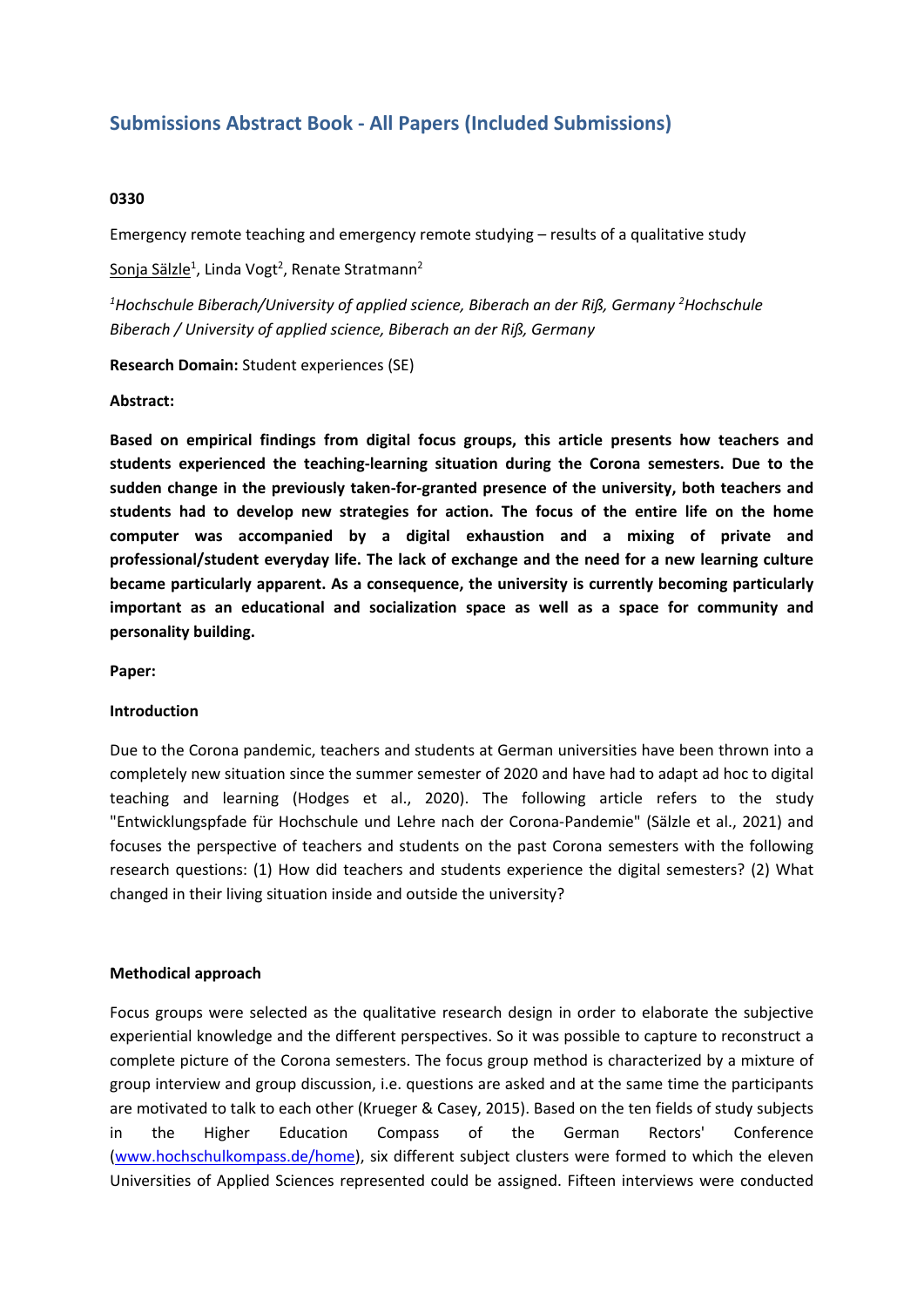with <sup>a</sup> total of 67 participants (26 students, 31 professors, 10 lecturers) in the period from February to March 2021. Based on the already published studies (Bosse, 2021; Kreulich et al., 2020; Lörz et al., 2020; OECD, 2020; Seyfeli et al., 2020) about teaching during the Corona pandemic, it was possible to identify important recurring topics, which were grouped into clusters. Interview questions for teachers and students were developed. The digital focus groups were analysed using category-based methods based on the Qualitative-Text- Analysis according to Kuckartz (2018).

## **Results**

How did faculty and students experience the digital semesters?

Both, teachers and students experienced an increased workload in the Corona semesters. This was partly due to the new teaching/learning setting, and partly due to the lack of face-face interaction during and outside the lectures. The students missed the peer-to-peer learning and their personal study organization was more challenging for professors, missing regulations for data protection was <sup>a</sup> major issue in terms of recordings and turning on cameras. This was only peripherally addressed among students. Both groups pointed out that the teachers had to manage the digital teaching technically as the sole entertainers and get the students to interact, while the students became more like lone warriors and had to deal with the monotony of digital teaching and self-structuring. There was often little interaction in the synchronous lectures. However, the interaction was better in small groups and when turning on the cameras, students and teachers agreed. For all participants, the digital teaching/learning space and the unfamiliar, sometimes very reduced interaction represented <sup>a</sup> central point of discussion in the focus groups.

What changed in the living situation and outside the university?

The reconstruction of the overall situation shows that the space of residence and the space of teaching/learning became one single place. In the case of the teachers, the lack of role separation was an additional factor, for example, due to simultaneous childcare. Teachers described their situation as privileged in comparison to society as <sup>a</sup> whole. For the students the lack of separation between their private life and their studies was difficult. Due to the reduction of teaching and learning to the home computer workstation, <sup>a</sup> clear digital exhaustion was perceived in both groups. The participants tried to compensate this with sports, walks and similar individual activities. In both groups, friends were met mostly in the digital space, which sometimes intensified the digital exhaustion.

## **Conclusion**

The abrupt change of the teaching/learning space that had previously been taken for granted led both, teachers and students develop new strategies for action, both in terms of teaching and learning and for the ad hoc changes in their life situations. The teachers themselves became digital learners. Students had to find their own way in their daily study routine. In the next months, it will be crucial